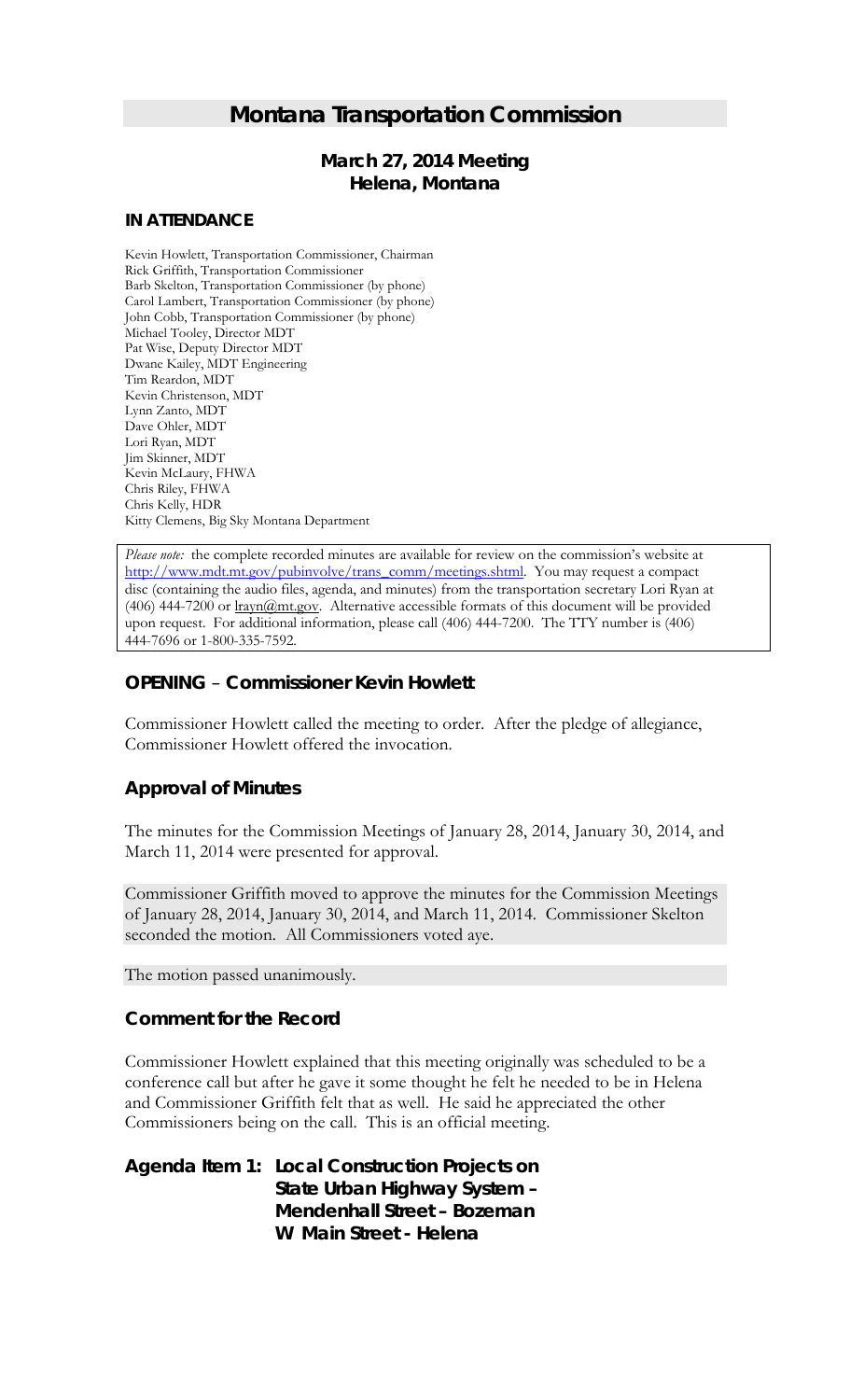Lynn Zanto presented the Local Construction Projects on State Urban Highway System – Mendenhall Street, Bozeman, W Main Street, Helena to the Commission. Under MCA 60-2-111 "letting of contracts on state and federal aid highways," all projects for construction or reconstruction of highways and streets located on highway systems and state highways, including those portions in cities and towns, must be let by the Transportation Commission. This statute exists to ensure the safety of our system, protect transportation investments, and encourage better coordination of state and local infrastructure improvements. MDT staff reaches out to local governments to solicit local projects on state systems to ensure compliance with this statute.

*Summary:* The cities of Bozeman and Helena are planning to design and build transportation improvement projects on the State Urban Highway System. The projects will be funded with local funds and will use contract labor. The projects will be designed with input and concurrence from MDT staff to the extent practicable.

On behalf of the local governments, as required by MCA 60-2-111, staff requests the Transportation Commission delegate authority to the cities of Bozeman and Helena to let and award contracts for the projects listed below.

| Location                                                                    | Type of Work   | <b>Estimated Cost</b> | <b>Fiscal Year</b> | <b>Type of Labor</b> |
|-----------------------------------------------------------------------------|----------------|-----------------------|--------------------|----------------------|
| Mendenhall St. (U-1206),<br>Between Rouse & 7 <sup>th</sup> Ave,            |                |                       |                    |                      |
| Bozeman                                                                     | Mill and Fill  | \$200,000             | 2014               | Contract             |
| W Main St. (U-5805),<br>Between Reeders Village<br>and Grizzly Gulch Drive, |                |                       |                    |                      |
| Helena                                                                      | Reconstruction | \$1,345,000           | 2014               | Contract             |

Staff recommends that the Commission delegate its authority to let, award, and administer the contract for these projects to the local governments, pending concurrence of MDT's Chief Engineer.

Commissioner Griffith asked if they were using their own money. Lynn Zanto said they are using their own money but the Commission has the authority to let contracts on the state system and you can delegate to a local government.

Commissioner Griffith moved to approve the Local Construction Projects on the State Urban Highway System – Mendenhall Street, Bozeman; W Main Street, Helena. Commissioner Cobb seconded the motion. All Commissioners voted aye.

The motion passed unanimously.

# *Agenda Item No. 2: Rail/Highway Crossings RR Xing – Montana Avenue – Helena RR Xing – S 480 Poplar E 6-Mi RR Xing – MT-23 Sidney S 2-Mi*

Lynn Zanto presented the Rail/Highway Crossings: RR Xing – Montana Avenue, Helena; RR Xing – S 480 Poplar E 6-Mi; and RR Xing – MT 23 Sidney S 2-Mi to the Commission. Rail/Hwy Crossing–Protective Devices (RRP) and Rail/Hwy Crossing– Hazard Elimination (RRS) projects are funded under the Highway Safety Improvement Program set-aside. Projects are selected by inventorying railroad crossings and identifying hazardous sites.

MDT is asking the Transportation Commission to approve the following rail crossing projects: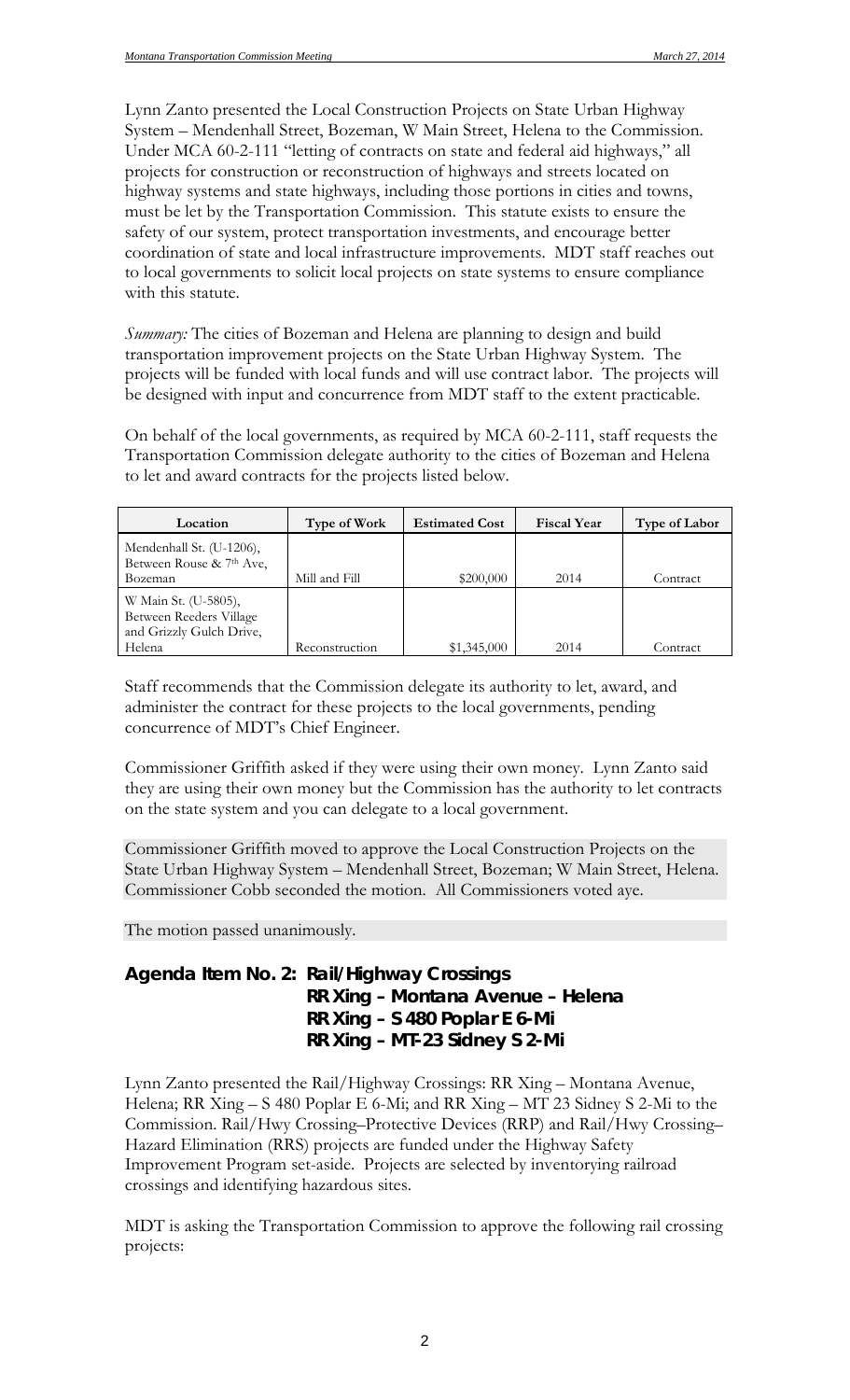| <b>Project Name</b><br>(Control No.)                   | Location                                                | Description                                                                 | Approx.<br>Est. Cost | Funding<br><b>Source</b> |
|--------------------------------------------------------|---------------------------------------------------------|-----------------------------------------------------------------------------|----------------------|--------------------------|
| RR Xing – Montana Ave.<br>Helena (UPN 8674)            | RP 0.25 on North Montana<br>Ave. (N-128) in Helena      | Install improved concrete<br>crossing surface.                              | \$202,000            | <b>RRS</b>               |
| $RR Xing - S-480 - Poplar$<br>E 6-Mi (UPN 8675)        | RP 0.029 on MT Secondary<br>480, 6 miles east of Poplar | Improve crossing surface and<br>add gates to the existing signal<br>system. | \$343,000            | <b>RRP-RRS</b>           |
| $RR$ Xing $-$ MT-23 $-$<br>Sidney S 2-Mi (UPN<br>8676) | RP 0.494 on MT-23 (P-26)<br>2 miles south of Sidney     | Add gates to the existing<br>signal system.                                 | \$366,000            | <b>RRP</b>               |

*Summary:* MDT is requesting Commission approval of the three railroad crossing projects shown above and on the attached maps. The total estimated cost for all three projects is approximately \$911,000. The proposed projects are consistent with the goals and objectives identified in the Performance Programming (P3) Process – as well as the policy direction established in TRANPLAN-21. Specifically, traveler safety features will be enhanced with the addition of these projects to the Railroad Crossing program.

Staff recommends that the Commission approve the addition of these projects to the program.

Commissioner Lambert moved to approve the Rail/Highway Crossings: RR Xing – Montana Avenue, Helena; RR Xing – S-480 Poplar E 6-Mi; RR Xing – MT-23 Sidney S 2-Mi. Commissioner Cobb seconded the motion. All Commissioners voted aye.

The motion passed unanimously.

## *Agenda Item No. 3: Certificates of Completion December, 2013 and January, 2014*

Dwane Kailey presented the Certificates of Completion for December, 2013 and January 2014 to the Commission. These are presented for your review and approval. Dwane said that Commissioner Cobb had submitted some questions and Kevin Christensen has the information.

Question 1: Why Riverside changed from the bid amount of \$7.5 million to \$8.8 million. Kevin Christensen said this project involved the median cable rail at the Moss Main Interchange in Billings. The median cable rail is to prevent cross-over crashes. It is a new item in the AASHTO Roadside Design Guide. After the project was let we noticed the structure of the Interstate from Moss Main to Laurel had the same characteristics, same traffic volume, and the same median configuration. We had additional safety funds so we wrote a change order that amounted to about one million dollars to extend the project limits about three miles west. That accounts for the difference.

Question 2: Regarding the difference in the DBE from what was awarded to the amount paid. We actually calculate the final number on what was actually paid. That is the same for the TERO fees. We pay on final amount paid

Question 3: Regarding the additional cost for work performed in the Butte District. That usually arises from additional work that affects the project's critical path and warrants a time extension but the actual work is paid under existing bid items. It is usually under miscellaneous work but it can also be a major bid item like excavation. A major bid item has to overrun by 125% before we write a change order for the additional quantity. A lot of times it is just additional work that affects the project schedule but it doesn't require a change order.

Commissioner Howlett said you guys do the technical work and do it very well. When this gets presented to us I have a great deal of confidence you have followed all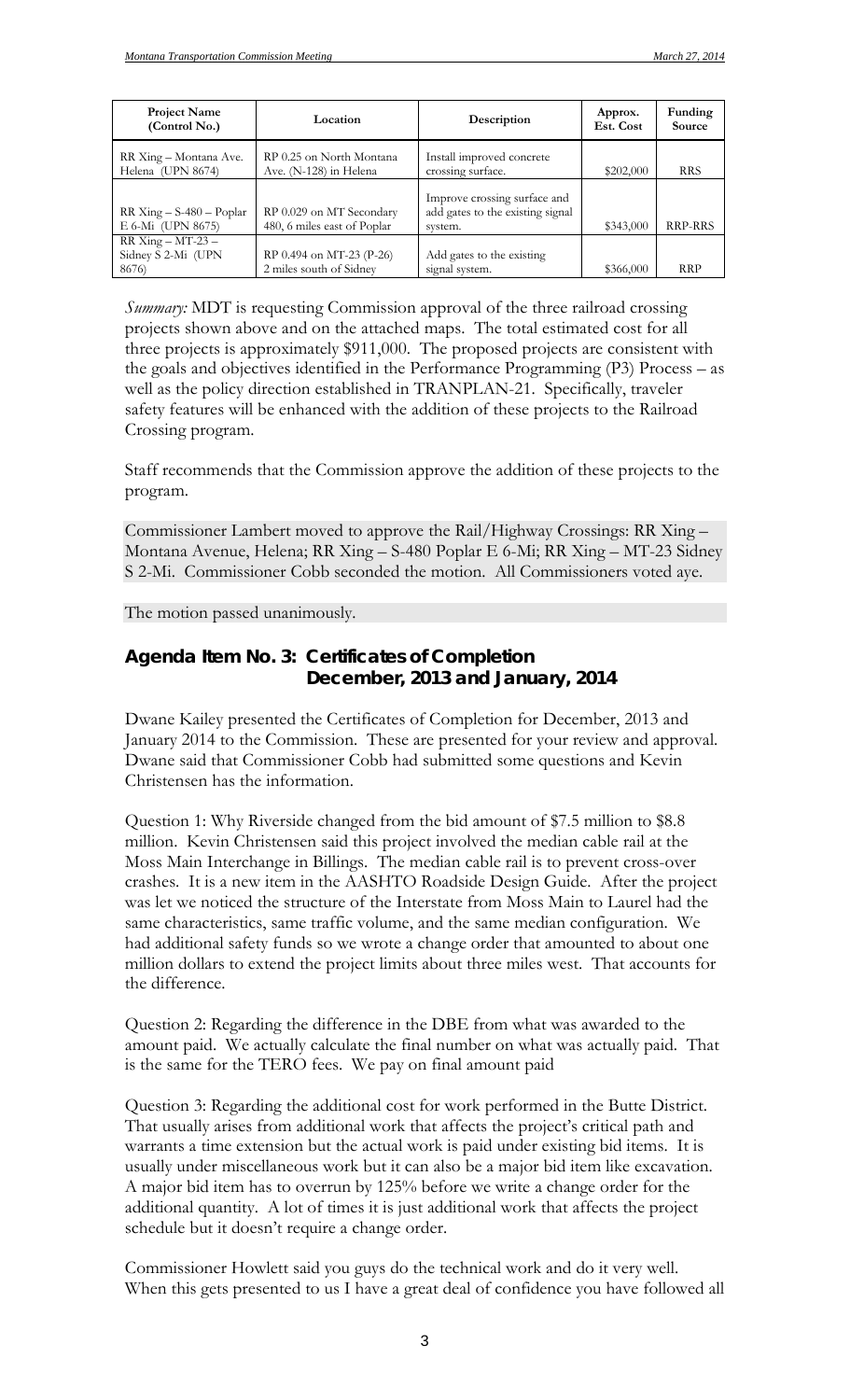the rules and it has gone through legal review, so I don't ask a lot of questions because I'm not interested in that level of management. I leave that to the department. Certainly when other Commissioners have questions, they need to be answered and I appreciate you doing the research and coming up with those answers. Thank you for your effort in that regard. Commissioner Cobb said I also assume they know what they are doing but I'm just learning and I'm trying to get educated so I appreciate you answering my questions.

Commissioner Griffith moved to approve the Certificates of Completion for December 2013 and January 2014. Commissioner Skelton seconded the Motion. All Commissioners voted aye.

The motion passed unanimous.

### *Agenda Item No. 4: Project Change Orders December, 2013, January, 2014*

Dwane Kailey presented the Project Change Orders for December 2013 and January 2014 to the Commission. If you have any questions please feel free to ask. The department recommends approval.

Commissioner Lambert moved to approve the Project Change Orders for December 2013 and January 2014. Commissioner Skelton seconded the motion. All Commissioners voted aye.

The motion passed unanimous.

#### *Agenda Item 5: Liquidated Damages*

Dwane Kailey presented the Liquidated Damages to the Commission. There are several projects with liquidated damages. None of the charges are being disputed by the contractors. No action is needed.

No action needed.

### *Agenda Item 6: Letting Lists March 13 through September 11, 2014*

Dwane Kailey presented the Letting Lists for March 13, 2014 through September 11, 2014, to the Commission. Commissioner Cobb asked if these were acted upon on Tuesday. Dwane Kailey said they had already been approved and they are presented to show which projects went through the letting. They are brought before the Commission at every Commission Meeting. Commissioner Cobb asked if there are ever any projects presented that are different from the Red Book. Dwane Kailey said at times, as we approach the end of the year, we do have to bring in new projects but they are already in the Red Book. If and when I do that, I always try to highlight those projects and bring them to your attention. To date, we have not brought anything into federal fiscal year 2014 that was not approved by the Commission in the Red Book.

Commissioner Skelton moved to approve the Letting List. Commissioner Griffith seconded the Motion. All Commissioners voted aye.

The motion passed unanimous.

#### **Director Discussion & Commission Updates**

Director Tooley presented these items in ascending order of funds.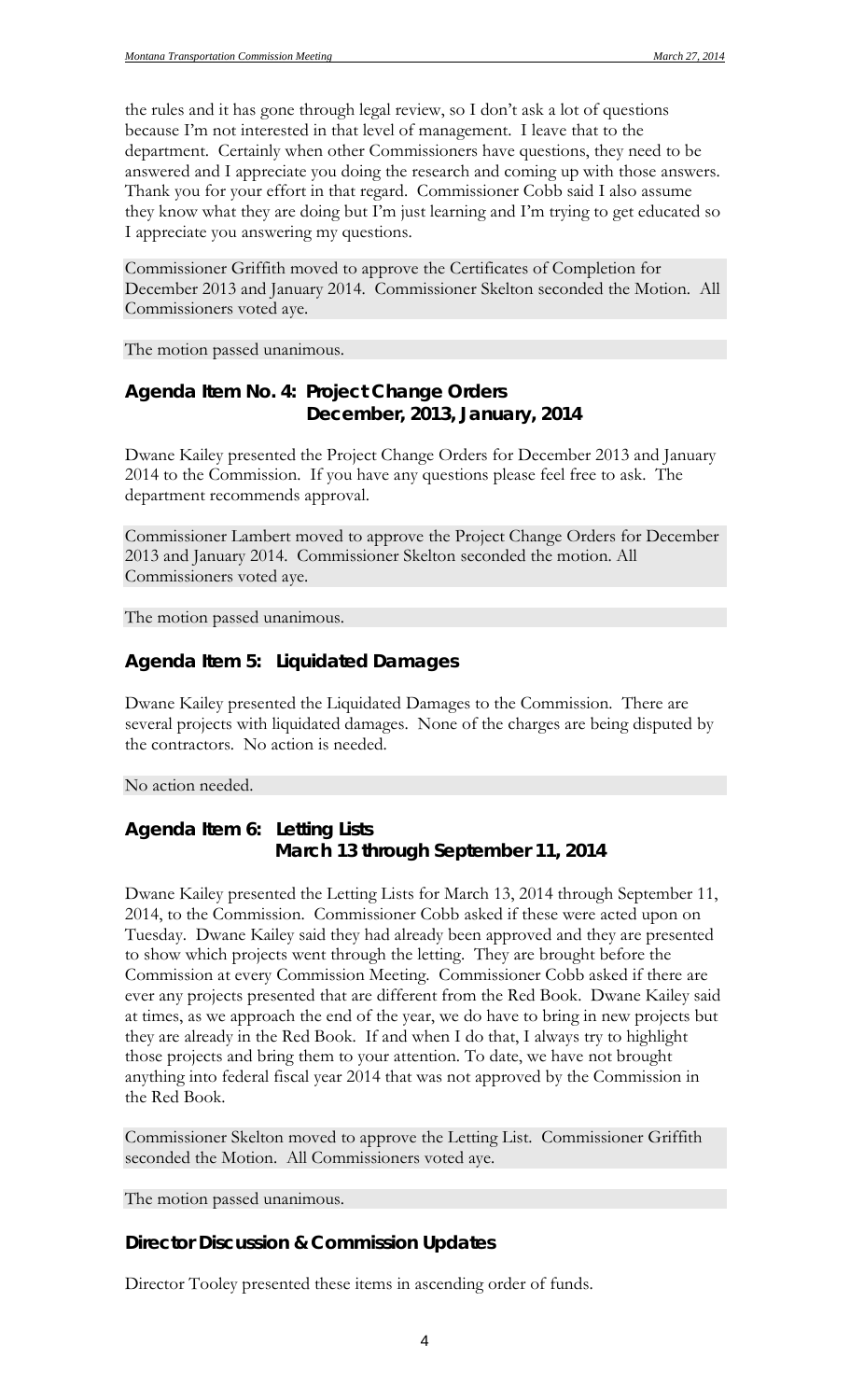#### *Federal Funding Status*

The Federal Funding picture continues to be of concern to us. The date of the insolvency of the Highway User Trust Fund continues to slip and now it is looking more like a July/August timeframe. When that occurs Federal Highways does have procedures they use – either slowing down payments or paying states proportionally. For example, we get about 1% of the highway funding so if there's a certain amount of money left, Montana will continue to receive 1% of what's left but that is up to the USDOT to do that. The important thing is we are in contact with Congress and with the federal agencies and we're coming up with contingency plans. Some states are pulling projects; Montana is not. Arkansas yesterday advertised the fact that they are putting off \$60 million in contract work. The amount of time this state and this Commission put into asset management and planning; that would be a terrible way of doing business. So we are not cancelling or pulling any bids or contracts at this time and we won't until we are absolutely convinced we have to. We're not convinced we have to.

In talking to Congress, we expect they will come up with a series of Continuing Resolutions and General Fund Transfers to keep the program somewhat viable until they deal with reauthorization. Although it's getting close, comments coming from congressional staff are they expect to do something when it gets really bad. I think there's some confidence at their level. We are still paying very close attention to that but we are not changing the way we do business right now. We're confident that Congress gets it and will find a way to make it work.

Commissioner Howlett said Congress will take care of it if it gets really bad. Are they going to reauthorize or are they going to do continuing resolutions under the existing authorization? Director Tooley said it would be under the existing authorization because there isn't full agreement on how to reauthorize. One chairman wants substantial changes to MAP 21, the other chairman just wants more money. That's the discussion and why I think we're going to be seeing continuing resolutions.

Kevin McLaury said there are two distinct and separate issues we are dealing with. One is the Highway Trust Fund which for about the last seven to eight years Congress has provided more outlays than income. It doesn't take long to be out of money and that's where we're at with the Highway Trust Fund. Something needs to be done with the Trust Fund because even a reauthorization, unless they re-infuse cash back into the checkbook, we're still not going to have money in the checkbook because at current outlays, the income and the outlays are divergent. The outlays are getting higher and the income is getting lower. So we need to fix the Trust Fund first to make sure we continue to stay solvent and then the reauthorization piece to continue us to be able to spend. They are both tied very closely together but one can happen without the other. You can reauthorize but if they don't fix the Trust Fund they will still be in a pretty tough situation. Congress is working toward solutions – there are a number of different thoughts as to how to fix it but none of that has come to light yet.

Commissioner Griffith said if it takes doing something to the Trust Fund, we can almost guarantee that will happen after the November elections. Kevin McLaury said in February there was about \$8.6 billion left in the Trust Fund checkbook. At current projected outlay levels the Trust Fund will be in a negative status in the July/August timeframe. At some point if we don't do something with the Highway Trust Fund, even if they don't do anything to the reauthorization which gives us the ability to spend, but if we have zero dollars in the checkbook to spend, it is a dynamic situation and changes by week depending on the income coming in. They are going to have to find another source of revenue from somewhere – either another infusion from the General Fund to shore up the Highway Trust Fund. I know when the Trust Fund gets to about \$4 billion that sends up red flags. They may reduce the spending rate to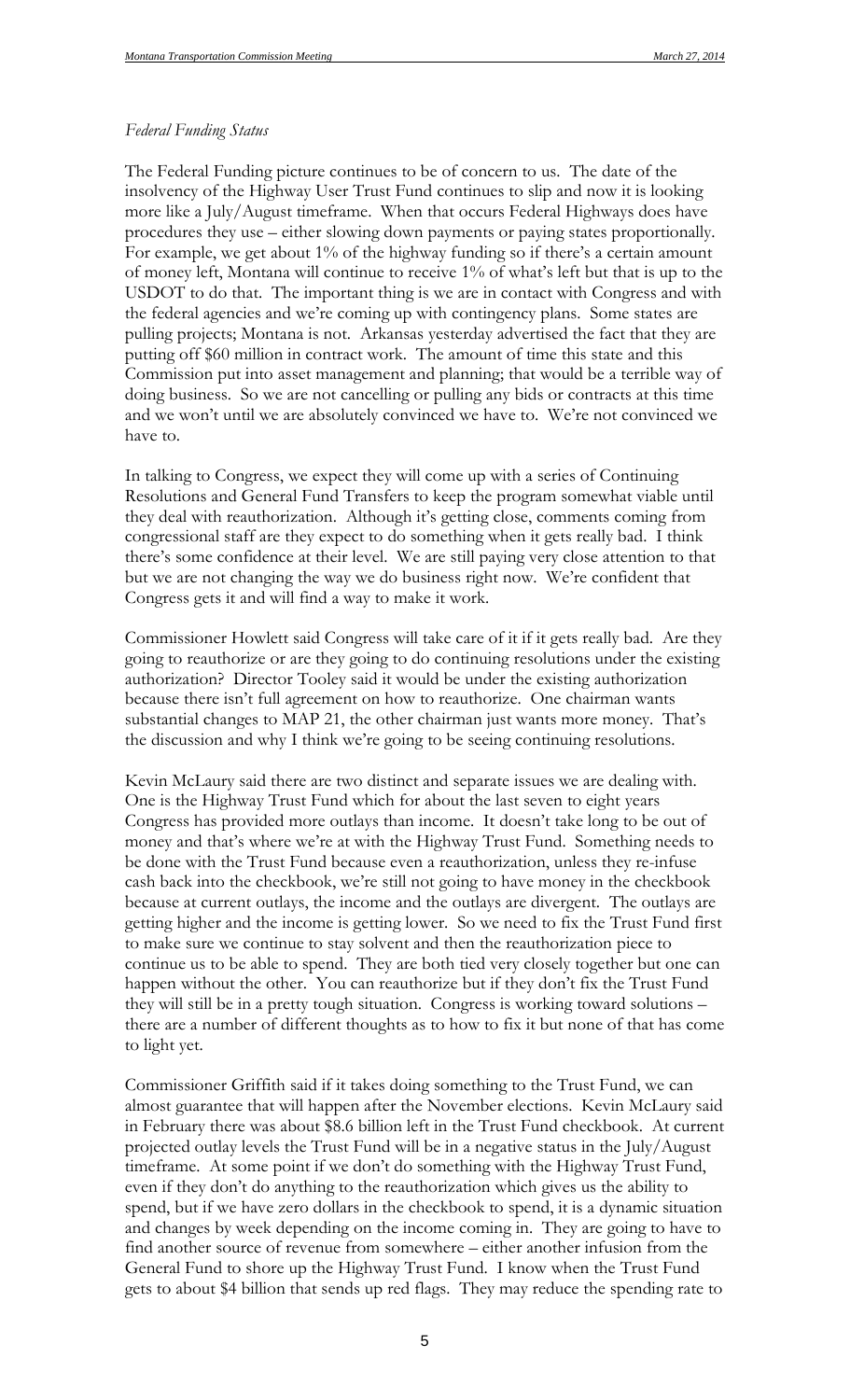more match income by either slowing payments down or other options. We ran into this situation in 2008 and the approach taken was that payments were slowed and done on more of a percentage approach.

Commissioner Howlett said we need to keep our eye on the ball and make some calls. It is sad that the infrastructure is held as a pawn when it's so important to every citizen in the country. It's truly sad but that's the state of politics.

### **Public Comment**

Commissioner Howlett said there was a gentleman who expressed interest in speaking to the Commission but he is not here. Tim Reardon said he was aware of the gentleman because he had written to the department in the past and indicated a desire to come speak to the Commission about some issues in the Gallatin Canyon Bozeman area. Since he is not here at the time allotted for him to speak, I think you've fulfilled your obligation to provide that time.

Commissioner Howlett asked Dwane to give an update on the Ronan situation. Dwane Kailey said we are at logger-heads with this project. We have a number of issues, the biggest one is 4F. There is a city park in Ronan which we are impacting a minimal amount but there is a regulation within the environmental laws which says they can claim diminimus. That means there is an impact to the 4F but it ultimately does not affect the function of the 4F. That has to be declared by the park owner which is the city of Ronan and at this point in time they have indicated they are unwilling to claim diminimus. If they don't go with diminimus then that will require us to take another look at the SEIS and the Record of Decision and we may have to modify. We have identified that there is a way we can do a design exception and narrow up the roadway footprint and minimize the impact to that park, however, our concern is the impact that will have on our relationship with the city of Ronan.

Right after that we have another big hurdle with Ronan and that is in regards to the relocation of the water lines. We have identified that we are going to impact a fair number of their water lines. Under state law we are authorized to require them to participate in relocation. Given the number of connections, there cost share is 15%. Over and above that they have to pay for any associated engineering and they have to pay for any betterments associated with that water line. We've had some discussions with them and we believe there will be some betterments that they are going to look at doing because it is an old system and they need to improve it. To date they have disclosed that they have no funds. With that stated, we're trying to work through these issues. It is not having an impact on any other project at this time. However, it will because the resources dedicated for Ronan Urban are also the resources we are looking at using for Post Creek Hill. In the future, two or three months down the road, it will have an impact on which project we are prioritizing. Over the next couple of months we are going to continue working with Ronan and try to get this resolved if we can. If we can't then it is our plan to prioritize Post Creek Hill and begin to move on it as expeditiously as we can. Commissioner Howlett said that was the direction we gave you. Dwane Kailey said that's right but with that we're going to have to finalize the agreement with KLJ and Morrison-Maierle. Once that agreement is finalized then they have to go out and do some surveying. Then we're going to have that resource conflict that we're aware of.

Commissioner Howlett said he attended a couple of meetings with that group and made it very clear that we're not going to mess around with this project forever and we're not going to take those dollars now estimated at \$40 million and move out of that corridor. We need to get 93 done! If Ronan isn't a go, then let's move on. That's what we need to do and we need to make that decision relatively soon. We didn't plan this project three years ago to be in this stalemate. Ronan had ample opportunity as a city when this highway was being designed. That was their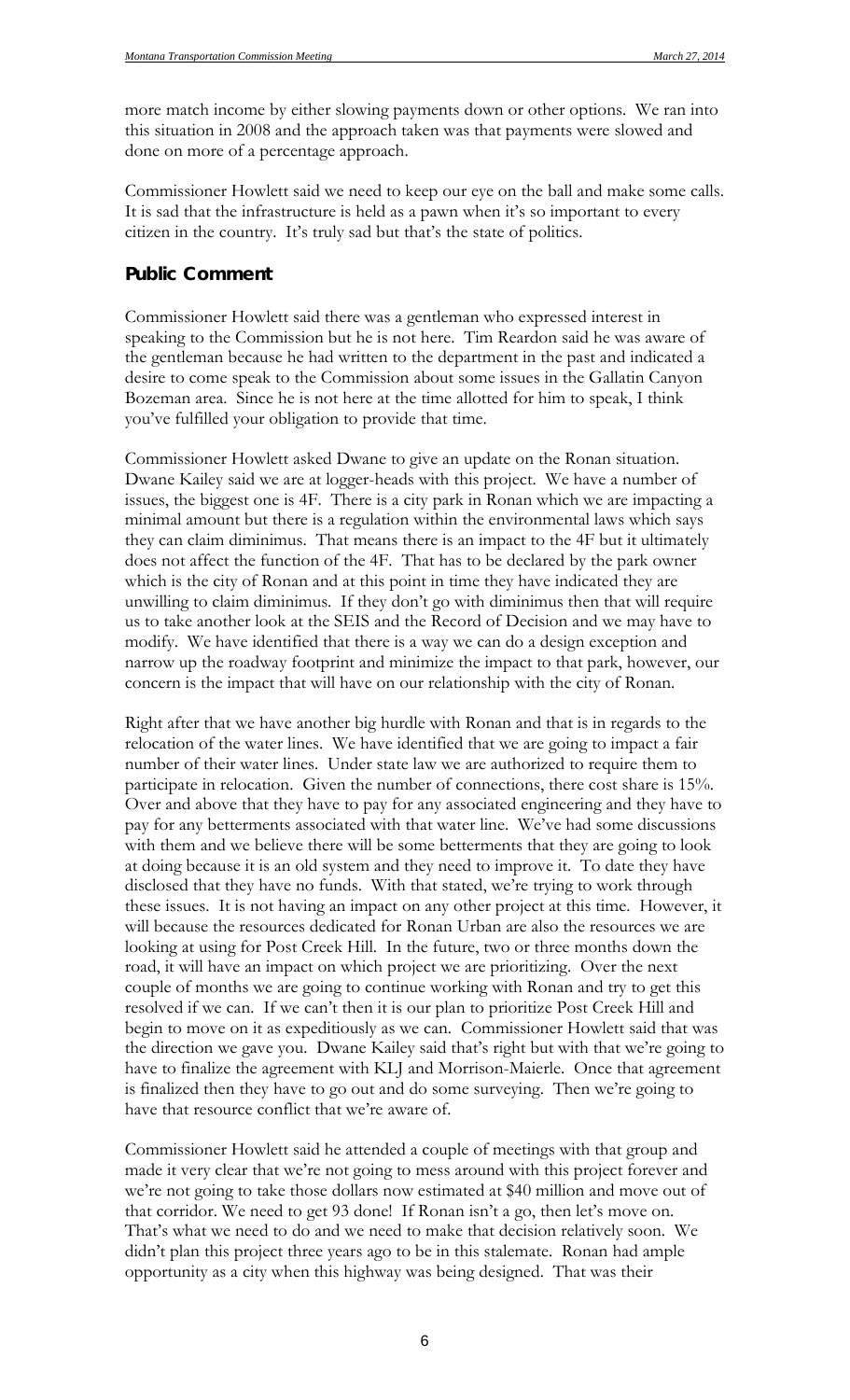opportunity to participate and for whatever reason they waited until the design phase and decide now they want to participate. That's not how things work. I know; I was a part of what was going on when this whole 93 project was being designed and planned. The three parties to this agreement are the Confederated Salish and Kootenai Tribes, the Federal Highway Administration, and the State of Montana. Ronan is not a party to the MOU. I think you have a clear understanding of my feelings on this subject.

Commissioner Griffith asked if there is a need to wait any further for them to respond. Dwane Kailey said I think there is a need in maintaining what relationship we currently have with Ronan. At this point in time making a decision that we're dropping Ronan and going solely onto Post Creek does not benefit us. We still have about one month to complete negotiations with the consultant to finalize the contract for Post Creek Hill and then we're anticipating about another two months of nonroadway design resources being expended by KLJ and Morrison-Maierle. So even if we said today we're taking all the resources from Ronan Urban and putting them on Post Creek Hill, it does not benefit us in any way. There is minimal benefit to us going that direction. So I think it behooves us a little bit to continue to work with Ronan because at some point in time we're going to have to get Ronan on board to deliver this entire corridor. Whether it's looking at a delivery date of 2018 or 2024 – regardless of what date that turns out to be, we're going to have to work through Ronan to get that job done. I think it's in everybody's best interest to look to that future. I totally respect what the Chairman is saying and I believe we are operating in the best interest of going that direction; I just want to minimize any damage to the relationship with Ronan. Once that resource becomes an issue, I'm very confident this department is going to go in the direction that benefits the traveling public, the Commission, and MDT the best.

Commissioner Griffith said his concern is that we've been dealing with this issue for a while and we've been suffering because we could have better expended resources if we had known up front that Post Creek was going to be a better fit. Now that we know, I'm compelled that the Commission give direction that at the next Commission meeting we have a decision. Dwane Kailey said I'd be a little concerned with that. I think the department should retain flexibility. We're listening loud and clear to the Commission's direction and where we want to go but I'd be concerned that we hamstring or tie the department's hands and force us to go one direction without allowing the flexibility to act in the best interest of everybody concerned.

Commissioner Howlett said we have given you optimum flexibility but if we're talking about having to redo the SEIS then that's all for naught; all the expenditures we've put into this thing thus far. I'm in agreement with Rick – let's cut bait and figure out what we're going to do because Ronan is a bottleneck, there's no question about it but it doesn't even come close as a traveler of that road 10 times per week to the safety issues posed on Post Creek Hill. Ronan slows you down but people aren't dying in Ronan as they are on Post Creek Hill or Nine Pipes. So, in my mind, in retrospect Post Creek and Nine Pipes should have come before Ronan but that's water over the dam. I'm not very patient anymore in stringing this out for another month, then three months, and then two months. No! That's not acceptable to me.

Commissioner Griffith said his passion on this hill is because my wife and I just about got killed in the Post Creel area by a person driving in the wrong lane and it was only for the Grace of God we didn't get killed but the car behind us did. So I have a passion for that area. The consequences for the action doesn't come to the community, it comes to the traveling public and somebody else getting killed on that road. The Commission bears that burden of not taking action soon enough. I'm flexible on the drop dead date but I think there ought to be a drop dead date and the Commission ought to set it. I don't want to hamstring the department but I think Ronan needs some incentive by this Commission to either fish or cut bait. Dwane Kailey said we agree with you but as I tried to communicate in the email I sent out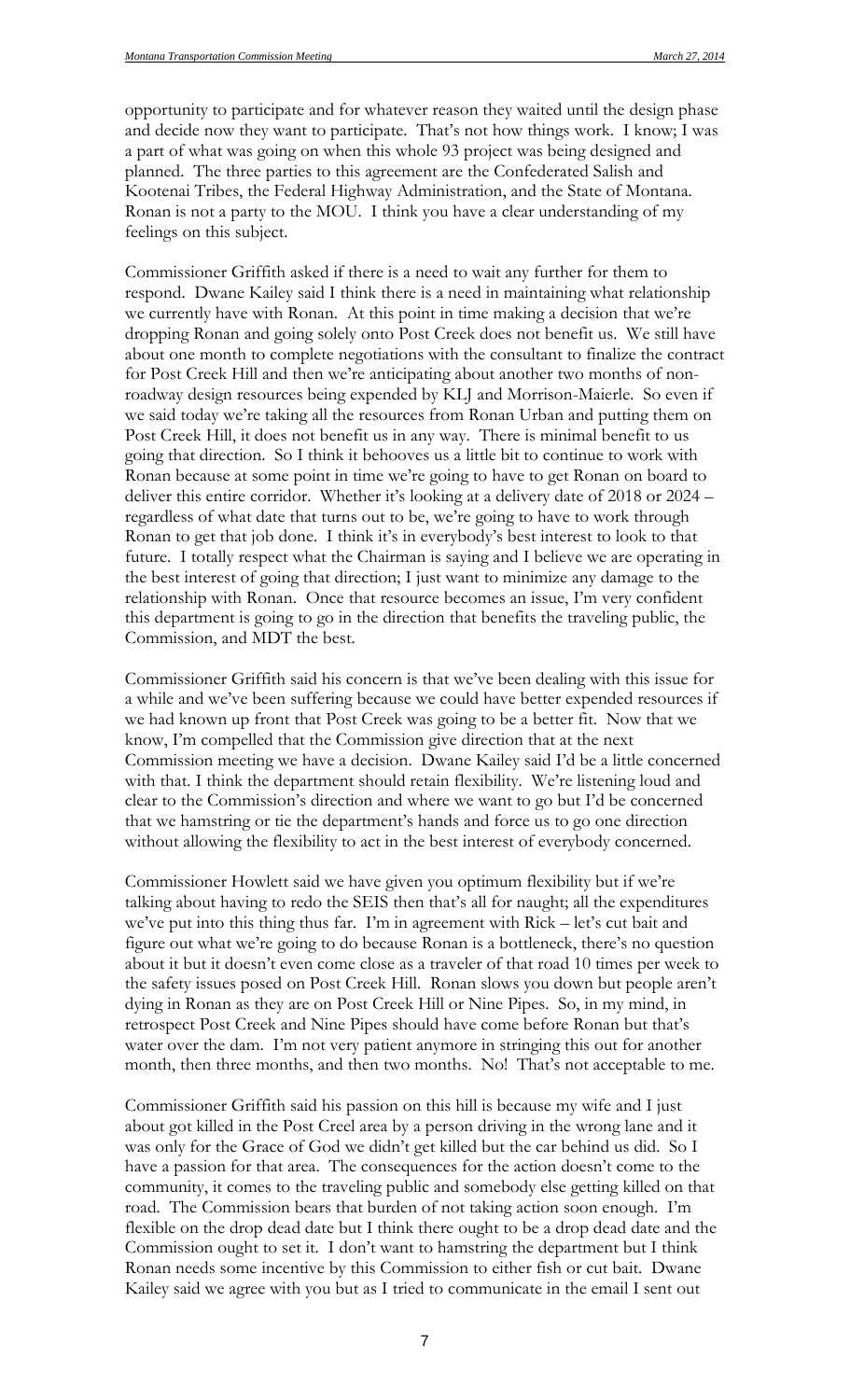the other day I think that time is coming and is coming fairly soon. I don't believe it is by the next Commission meeting. Again I think that decision doesn't have be prior to when we run into that resource conflict. So I'm asking for a little bit of leniency but I will absolutely agree with the Chairman about the higher safety issue with Post Creek; that is not arguable. He is correct. There is also a higher benefit to the environment. When they were doing their field review the other day, they walked into another Grizzly that had been killed on the highway. We are very aware of those issues and we totally agree that there are higher priorities. Again I want to be flexible enough to attempt to preserve what relationship we have with Ronan because at some point in time we are still going to have to work with Ronan to deliver Ronan in its entirety.

Director Tooley said on the layman's side of it, it comes down to two things: we don't have an agreement yet with the consultant and because we don't have an agreement with the consultant, we don't have a ready date for Post Creek which you need to have that before you can assign resources to it. You all understand that. When those two things are met, I think we're ready to move on. Commissioner Howlett asked Kevin McLaury for his thoughts. As I understand it, Ronan is asking for some things that Federal Highways won't approve.

Kevin McLaury said this has been a unique situation in that the city of Ronan obviously has some interest in the project and we are engaging them on the 4F issue. It involves a park where there was some research done on exactly where the park boundaries were and that has muddied the waters some. When it comes to NEPA, if an area is being used as a park then the use becomes an issue so it is unique. My staff Environmental Engineer Brian Hassleback is one of the best around. He has turned this box upside down, backwards, and every which way to try and get this thing moving. Gene Kaufman the Area Engineer for that area has been working diligently not only with MDT but with the locals to see how we can somehow come to an agreement that both meets the needs of the project but yet satisfies some of the wants of the community. At some point if what they want is more than what we can afford, a decision is going to have to be made.

Dwane Kailey said we also run another risk if we quit working on Ronan. Once we begin spending federal funds on any project we are required by FHWA to track inactive obligation. If we quit working on Ronan, we start running into FHWA because we have to show activity on that. If it's more than six months or a year, we really start getting sideways with FHWA and we have to respond to why we're not doing that. Commissioner Howlett said you are keeping a record of that all the way along. If it's stalemated, then it's stalemated. I think what we're saying, Dwane, is proceed but proceed knowing that there is an edge to this cliff and at some point we're either going to get moving in the right direction or we're moving to another project. That's coming very soon; patience is thin. If we need to do something else then we need to do something else. We are losing human lives and endangered species on that corridor. There is work to be done and this work can't get delayed because we don't want to hurt somebody's feelings. I understand the issue of relationships but I also understand the importance of those three parties coming to an agreement on this project and the prioritization of those projects. This has been 13 years in the making and it was originally supposed to be a four years.

Commissioner Griffith said theoretically the worst thing that can happen is that Post Creek bumps Ronan to the next slot available. It's not like we're taking it off-system or out of the Red Book; it's still in the Red Book. Commissioner Howlett said it should have been behind both Post Creek and Nine Pipes.

Dwane Kailey said I want to caution us a little bit. Until we have that schedule for the consultant, we don't know exactly what date this is deliverable so we may be losing a project for a year. Right now we've got Ronan slated for 2018. I can't tell you if we can deliver Post Creek in 2018. Commissioner Howlett said I'm